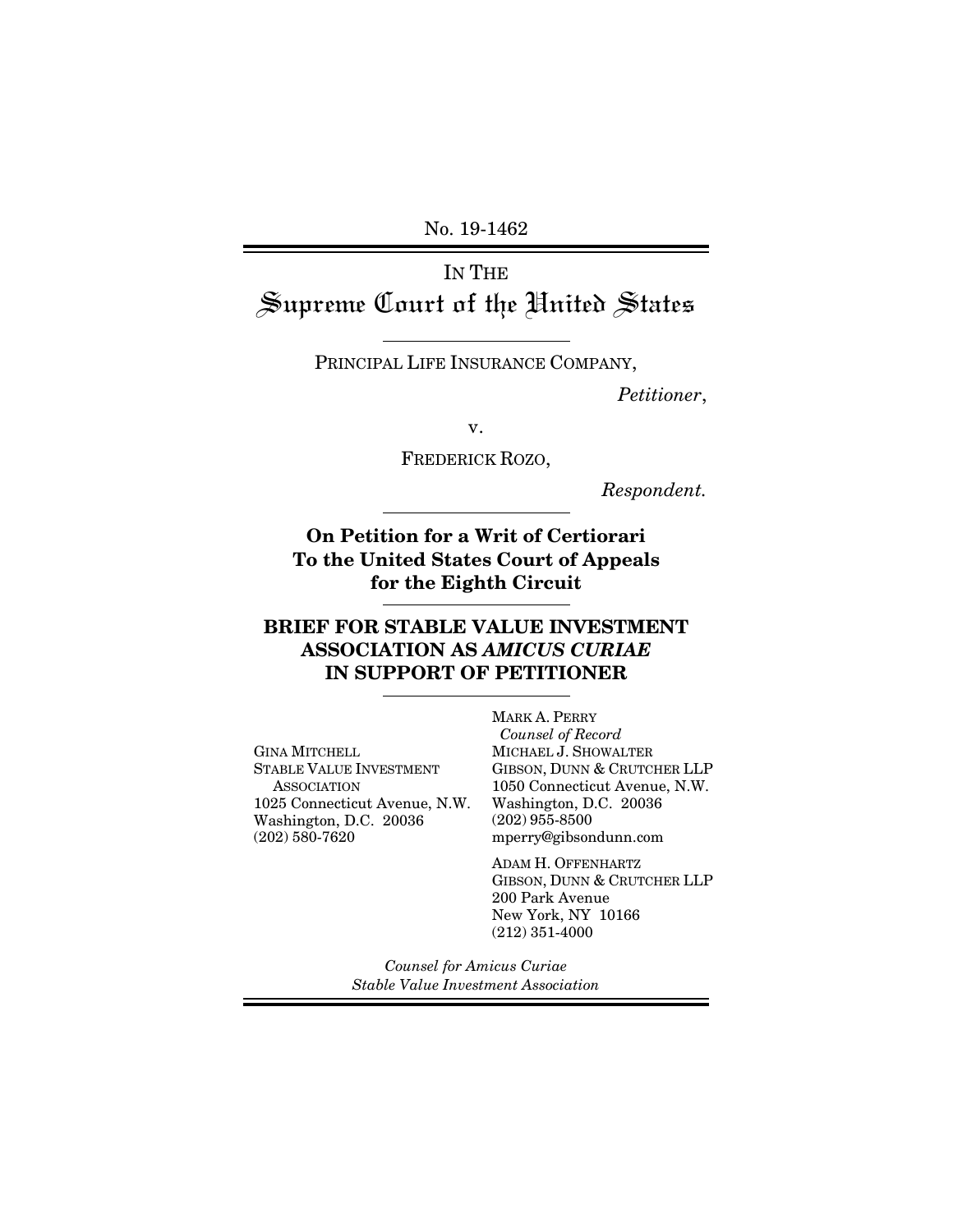# **TABLE OF CONTENTS**

# Page

|                          | INTEREST OF AMICUS CURIAE 1                                              |  |  |  |  |
|--------------------------|--------------------------------------------------------------------------|--|--|--|--|
| SUMMARY OF THE ARGUMENT2 |                                                                          |  |  |  |  |
|                          |                                                                          |  |  |  |  |
|                          | I. Stable Value Offers Plan Participants                                 |  |  |  |  |
|                          |                                                                          |  |  |  |  |
|                          | B. Many Americans Choose Stable                                          |  |  |  |  |
|                          | II. The Decision Below Risks Distorting<br>The Market For Stable Value10 |  |  |  |  |
|                          | A. The Decision Below Could Prevent<br>Some Plan Participants From       |  |  |  |  |
|                          | <b>B.</b> Alternative Investments Do Not<br>Serve The Same Retirement    |  |  |  |  |
|                          |                                                                          |  |  |  |  |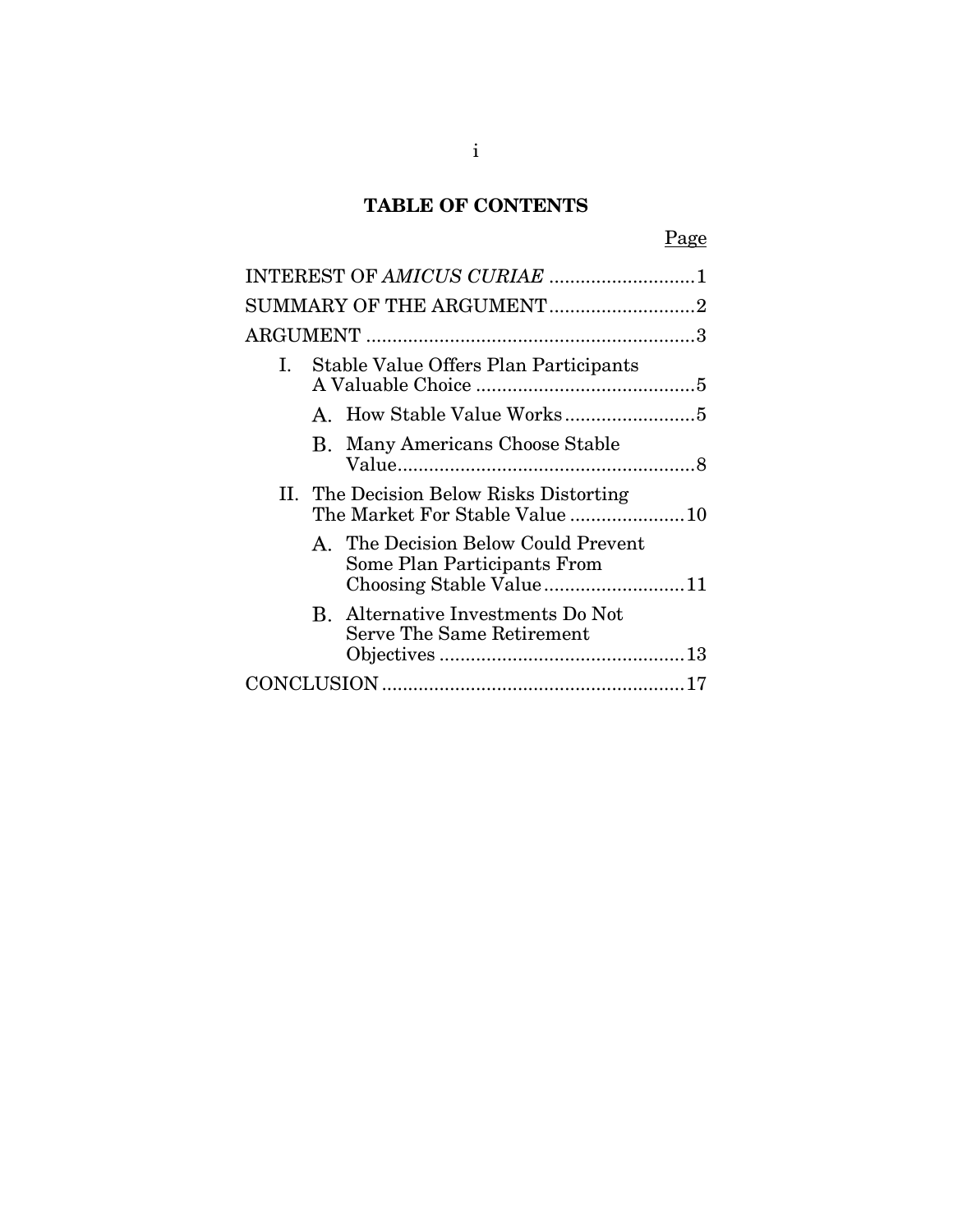# **TABLE OF AUTHORITIES**

Page(s)

## **Cases**

| Abbott v. Lockheed Martin Corp.,                                                                   |
|----------------------------------------------------------------------------------------------------|
| Conkright v. Frommert,                                                                             |
| CSA 401(k) Plan v. Pension Profls, Inc.,<br>195 F.3d 1135 (9th Cir. 1999)11                        |
| Ellis v. Fid. Mgmt. Tr. Co.,                                                                       |
| FMC Corp. v. Holliday,                                                                             |
| Ingersoll-Rand Co. v. McClendon,                                                                   |
| Ortiz v. Am. Airlines, Inc.,<br>No. 4:16-CV-151-A, 2016 WL<br>8678361 (N.D. Tex. Nov. 18, 2016) 15 |
| Schwartz v. Newsweek, Inc.,<br>827 F.2d 879 (2d Cir. 1987) 11                                      |
| Tatum v. RJR Pension Inv. Comm.,                                                                   |
| Thole v. U.S. Bank N.A.,                                                                           |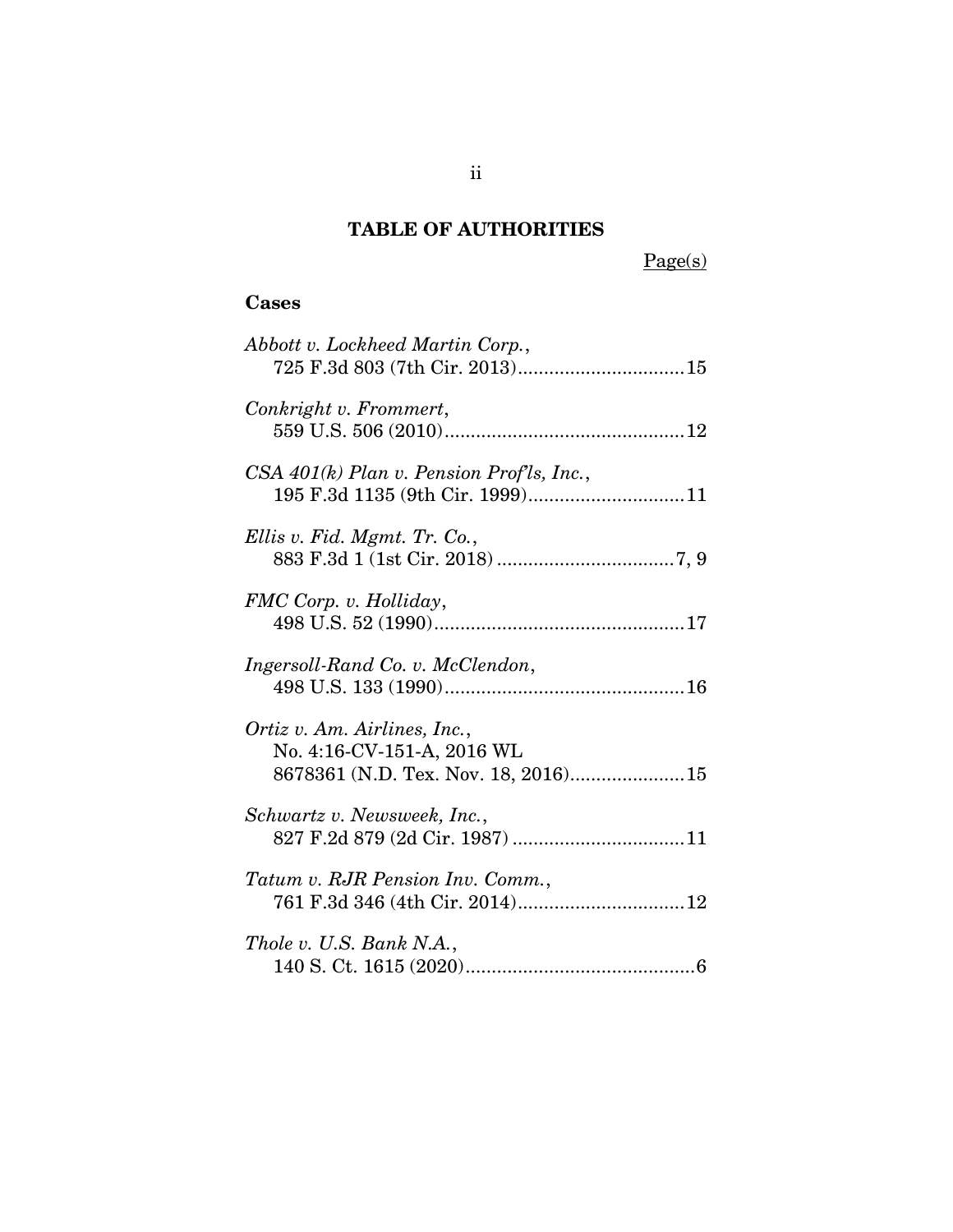# **TABLE OF AUTHORITIES** *(continued)*

## Page(s)

## **Statutes**

# **Other Authorities**

| Deloitte, 2019 Defined Contribution         |  |
|---------------------------------------------|--|
| <b>Benchmarking Survey Report</b>           |  |
| $(2019)$ , www2.deloitte.com/content/       |  |
| dam/Deloitte/us/Documents/human-            |  |
| capital/us-2019-defined-contribution-       |  |
|                                             |  |
| George S. Mellman & Geoffrey T.             |  |
| Sanzenbacher, Ctr. for Ret. Research        |  |
| at Bos. Coll., $401(k)$ Lawsuits: What      |  |
| are the Causes and Consequences?            |  |
|                                             |  |
| <b>Practicing Law Institute, Securities</b> |  |
| Litigation: A Practitioner's Guide          |  |
|                                             |  |
| SVIA, Frequently Asked Questions: The       |  |
| Basics of Stable Value (2015),              |  |
| stablevalue.org/media/misc/SV_Basics        |  |
|                                             |  |
|                                             |  |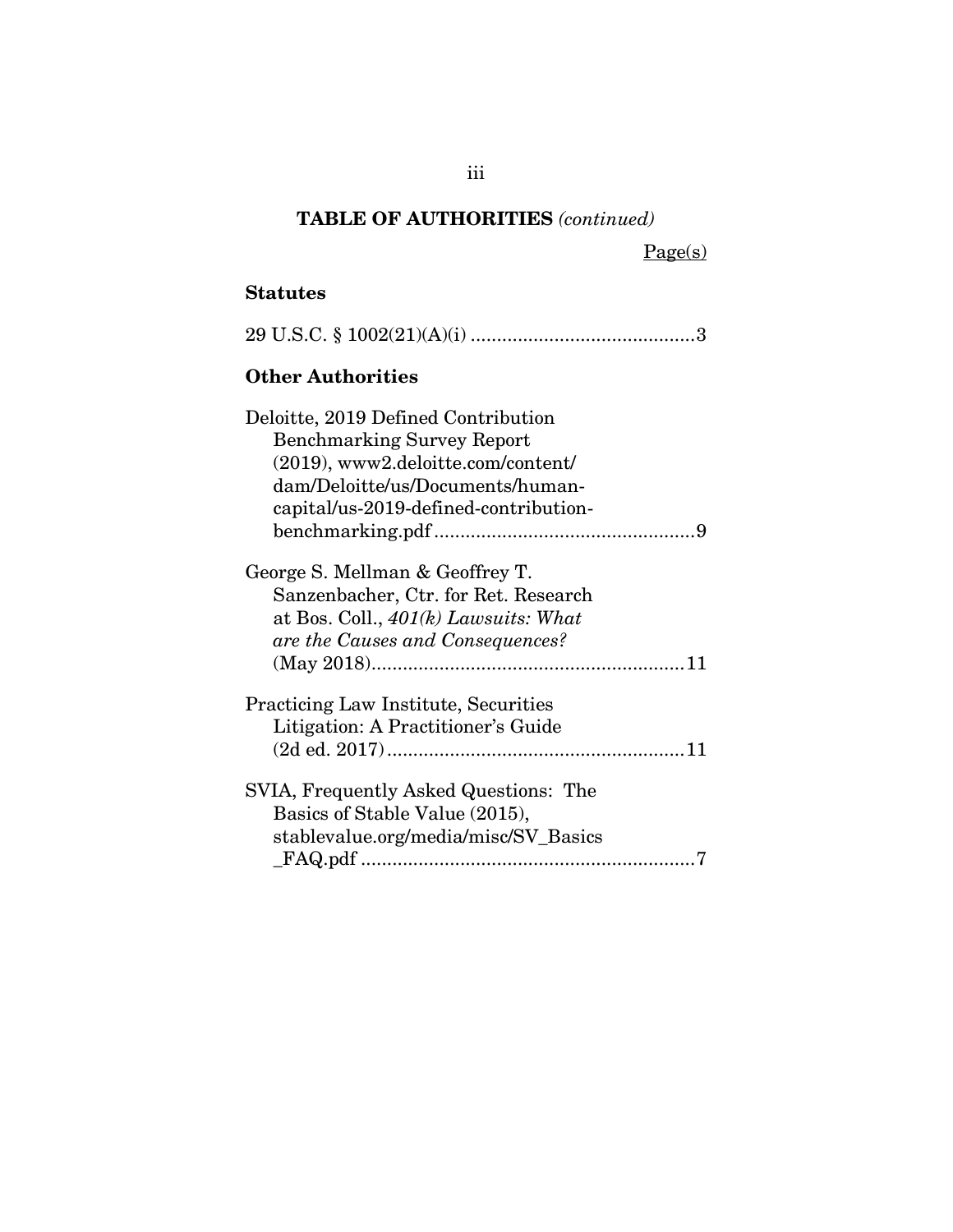# **TABLE OF AUTHORITIES** *(continued)*

## Page(s)

| SVIA, Press Release: Stable Value Nets<br>\$50 Billion in Inflows Amid 1Q2020<br>Market Turbulence (2020),     |  |
|----------------------------------------------------------------------------------------------------------------|--|
| www.stablevalue.org/news/article/press                                                                         |  |
| -release-stable-value-nets-50-billion-in-                                                                      |  |
|                                                                                                                |  |
| SVIA, Stable Times (Second Half 2016),<br>www.stablevalue.org/media/misc/Stable                                |  |
| SVIA, Stable Value Exit Provisions<br>(June 10, 2019), www.stablevalue.<br>org/media/misc/SVIA_Exit_Provisions |  |
| .pdf                                                                                                           |  |

### iv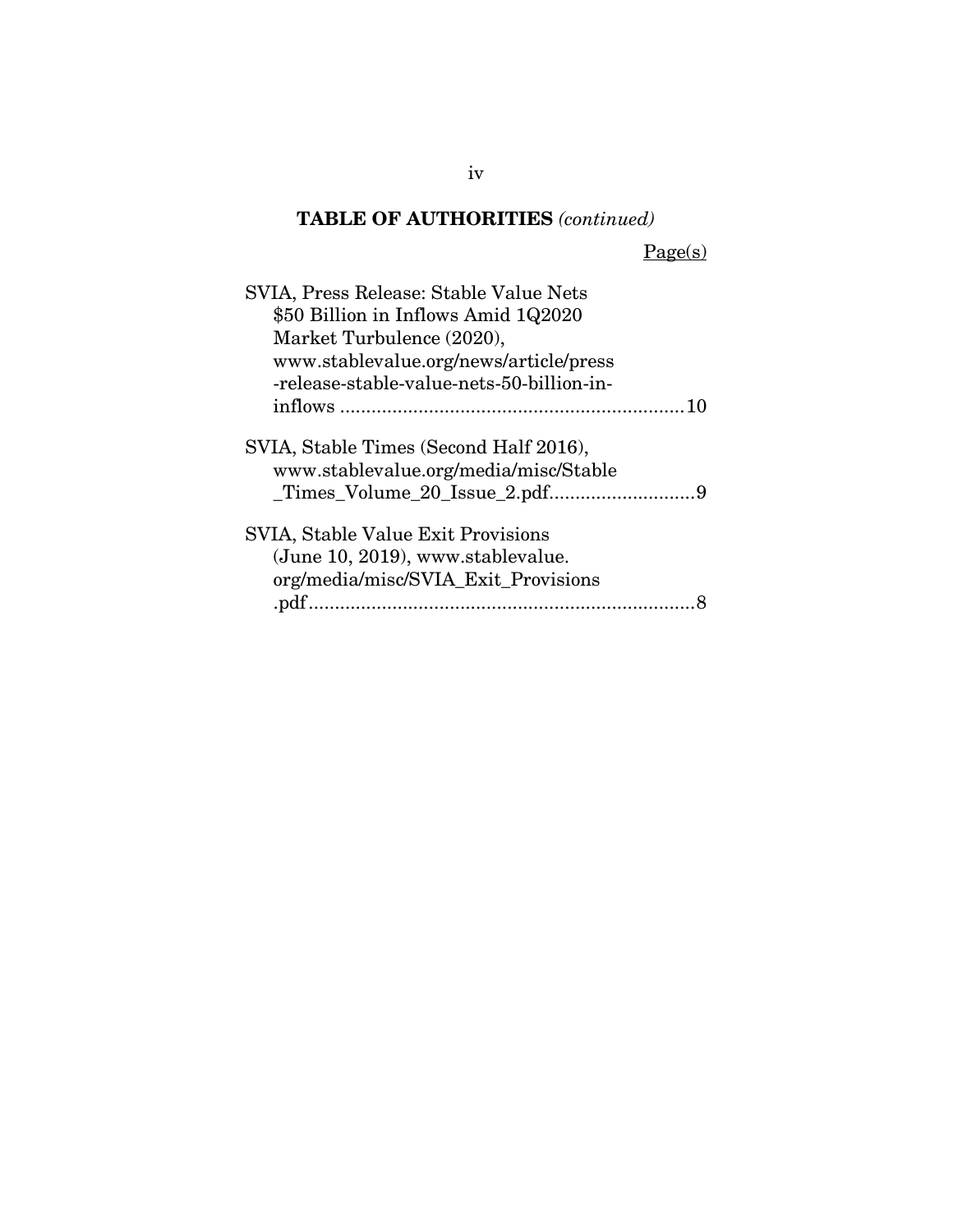### **INTEREST OF** *AMICUS CURIAE*[1](#page-5-1)

<span id="page-5-0"></span>The Stable Value Investment Association ("SVIA") is a non-profit organization dedicated to educating employers, employees, government officials, and the general public about the importance of saving for retirement and the contribution stable value investment products can make toward financial security. A leading authority on retirement investing, SVIA serves as a forum for the exchange of ideas important to the stable value industry. SVIA's membership represents all segments of the stable value investment community, including public and private plan sponsors, insurance companies, banks, investment managers, and consultants. SVIA members collectively manage more than \$850 billion in stable value investments offered in more than 150,000 defined contribution plans. SVIA's research and data give it the perspective to advocate for a sound legal framework for the benefit of stable value funds and their investors.

Many of the institutions affected by the Eighth Circuit's erroneous decision, including the petitioner in this case, are SVIA members. If that decision stands, SVIA members could face costly and disruptive litigation over their stable value products. SVIA

<span id="page-5-1"></span><sup>&</sup>lt;sup>1</sup> The parties in this case received notice under Rule 37.2(a) and consented to the filing of this brief. Pursuant to Rule 37.6, counsel for *amicus* represents that this brief was not authored in whole or in part by counsel for a party and that none of the parties or their counsel, nor any other person or entity other than *amicus*, its members, or its counsel, made a monetary contribution intended to fund the preparation or submission of this brief.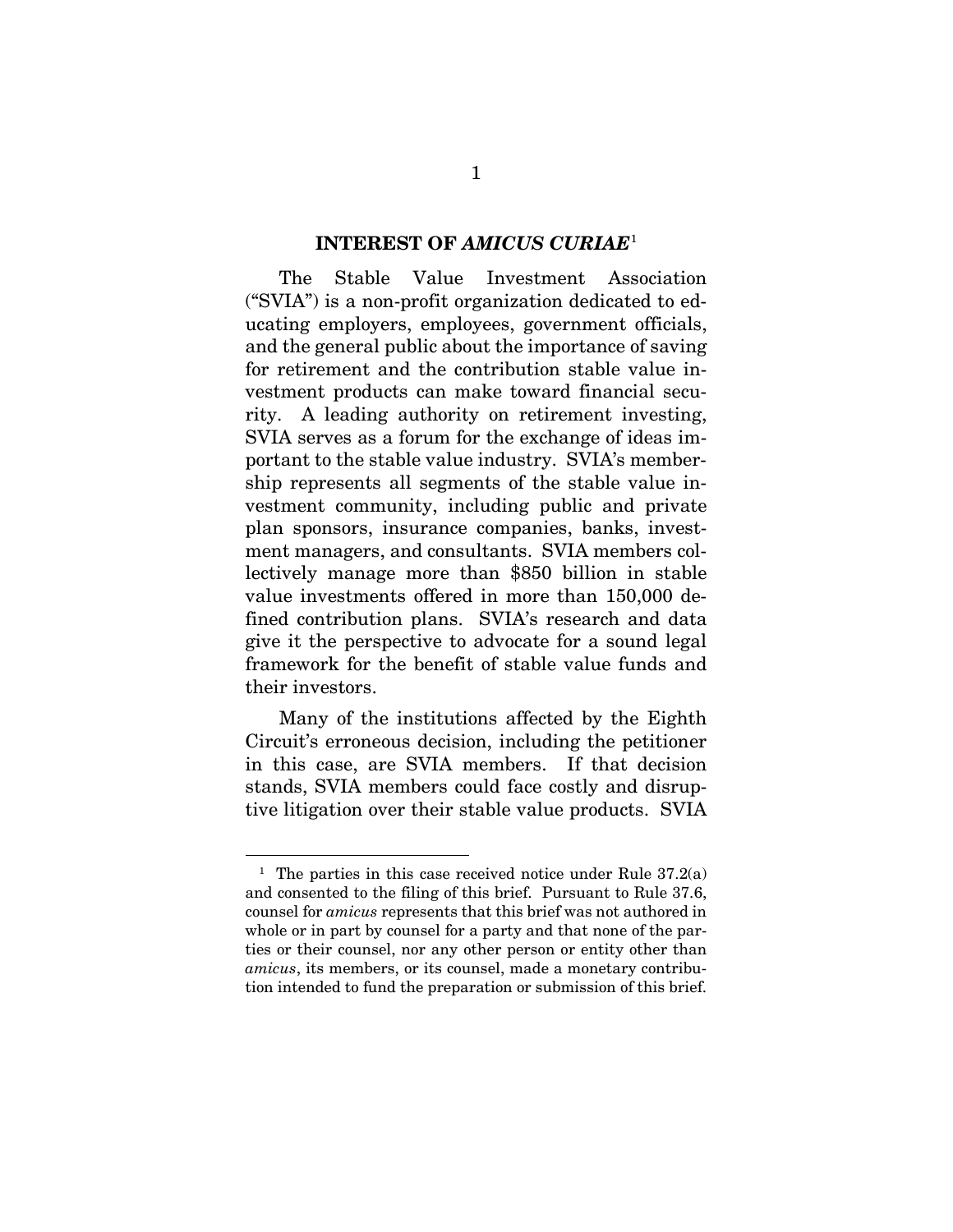members have an interest in ensuring plan sponsors' and named fiduciaries' continued ability to include stable value funds among the array of investment options available to participants in defined contribution plans.

SVIA's expertise allows it to offer a real-world perspective on how the decision below contradicts ERISA's principles and threatens to harm Americans by limiting choice and access to an investment option that can help them meet their savings goals. SVIA has never before submitted a brief as *amicus curiae* in this Court, but never before has this Court confronted a case that so directly involves the interests of SVIA and its members. SVIA respectfully submits that the Court should review and reverse the judgment of the court of appeals.

### **SUMMARY OF THE ARGUMENT**

<span id="page-6-0"></span>Breaking with other circuits, the Eighth Circuit has ruled that a service provider is an ERISA fiduciary based on two characteristics common to many stable value products—a rate of return that varies by period, and divestment restrictions applicable to plan sponsors (but not individual plan participants). That ruling opens a new front in ERISA litigation, and could pose an existential threat to the stable value industry. Since more than 10% of all assets held in defined contribution plans are invested in stable value products, the ramifications of the decision below extend to millions of Americans who rely on these products to save for retirement.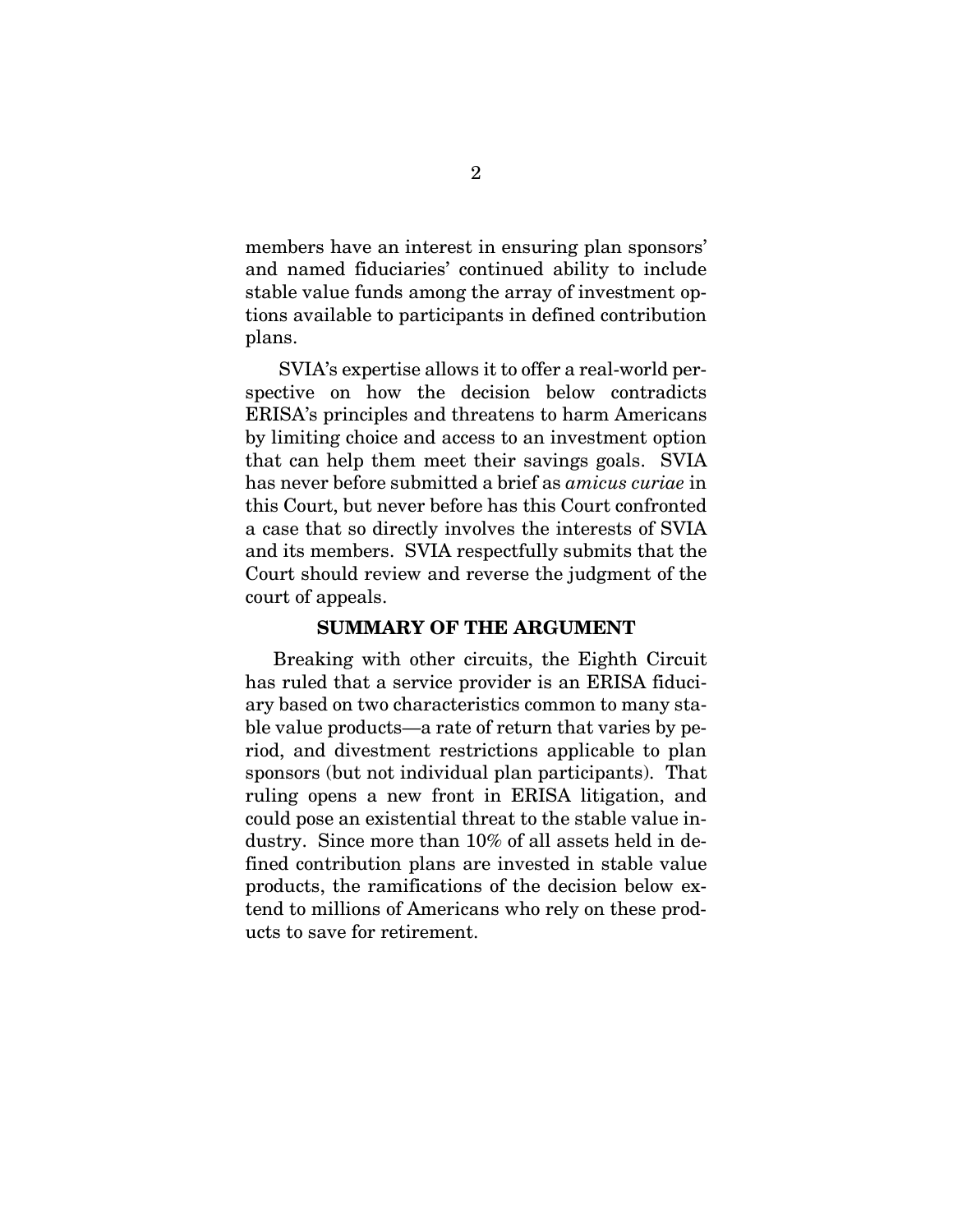Stable value offers plan participants a combination of safety, liquidity, and yield that no other retirement savings product has been able to match. In recent decades, stable value investors have seen bond-like returns—but without bond-like volatility. Particularly for individuals seeking a fixed income option—because they are nearing retirement, fear a market downturn, or are generally risk-averse—stable value often has been an invaluable component of retirement savings portfolios. Recent volatility in the financial markets has seen an increase in stable value investing.

The decision below will make American workers less retirement-ready because it jeopardizes the availability and pricing of this important asset class. By exposing stable value providers to a new form of fiduciary liability, the Eighth Circuit decision could increase the cost of providing stable value funds. That would inevitably reduce participant choice (or decrease yields to participants), forcing some to turn to alternative investment products that may be riskier, lower-yielding, or otherwise less suited to their savings objectives. These real-world implications warrant the Court's immediate attention.

### **ARGUMENT**

<span id="page-7-1"></span><span id="page-7-0"></span>As relevant here, ERISA defines a "fiduciary" as one who "exercises any authority or control respecting management or disposition of [a retirement plan's] assets." 29 U.S.C.  $\S$  1002(21)(A)(i). The court of appeals held that Principal Life Insurance Company acted as a fiduciary when managing a stable value product of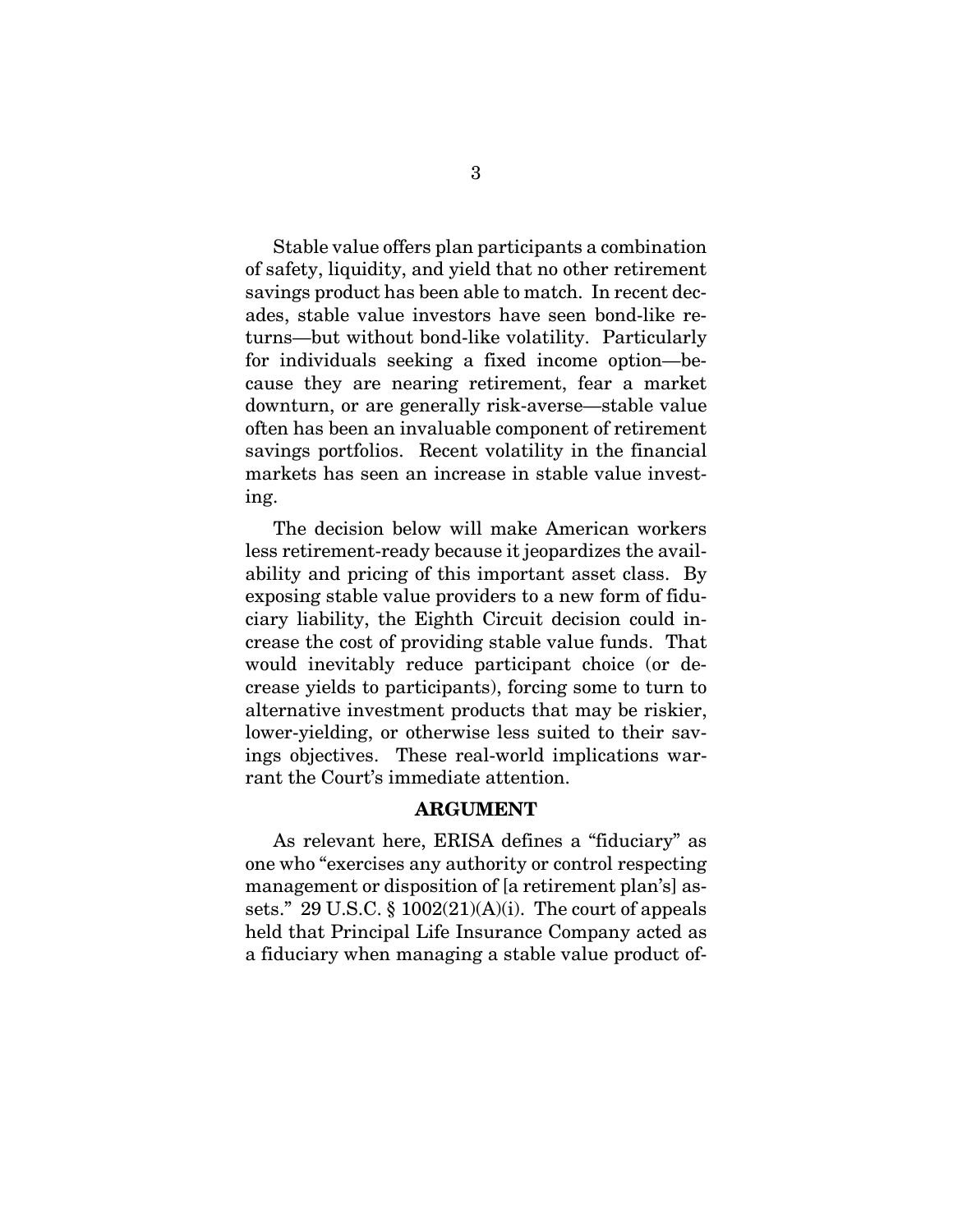fered as an investment option to retirement plan participants, focusing on two characteristics of Principal's product: (1) the contractual rate of return varies across periods; and (2) Principal imposes restrictions on the ability of the plan (but not individual plan participants) to withdraw from the investment without advance notice. Pet. App. 4a–6a. But those characteristics are common for stable value products, and do not as a matter of law make the provider of such products a plan fiduciary.

As explained in the petition, Principal did not exercise any authority or control over assets allocated to individual accounts, which remained at participants' command at all times. And the characteristic features of stable value highlighted by the court of appeals, including the hold period, were fully disclosed. In nevertheless imposing a new fiduciary duty on service providers, the Eighth Circuit created a circuit conflict that requires resolution, since most retirement plans operate nationwide and ERISA demands uniformity.

The Eighth Circuit also demonstrated a fundamental misunderstanding of the legal and economic realities surrounding stable value products. More than \$857 billion is invested in this asset class nationwide, helping to bring financial security to hundreds of thousands of Americans each year. The decision below, if allowed to stand, will deprive some of those peo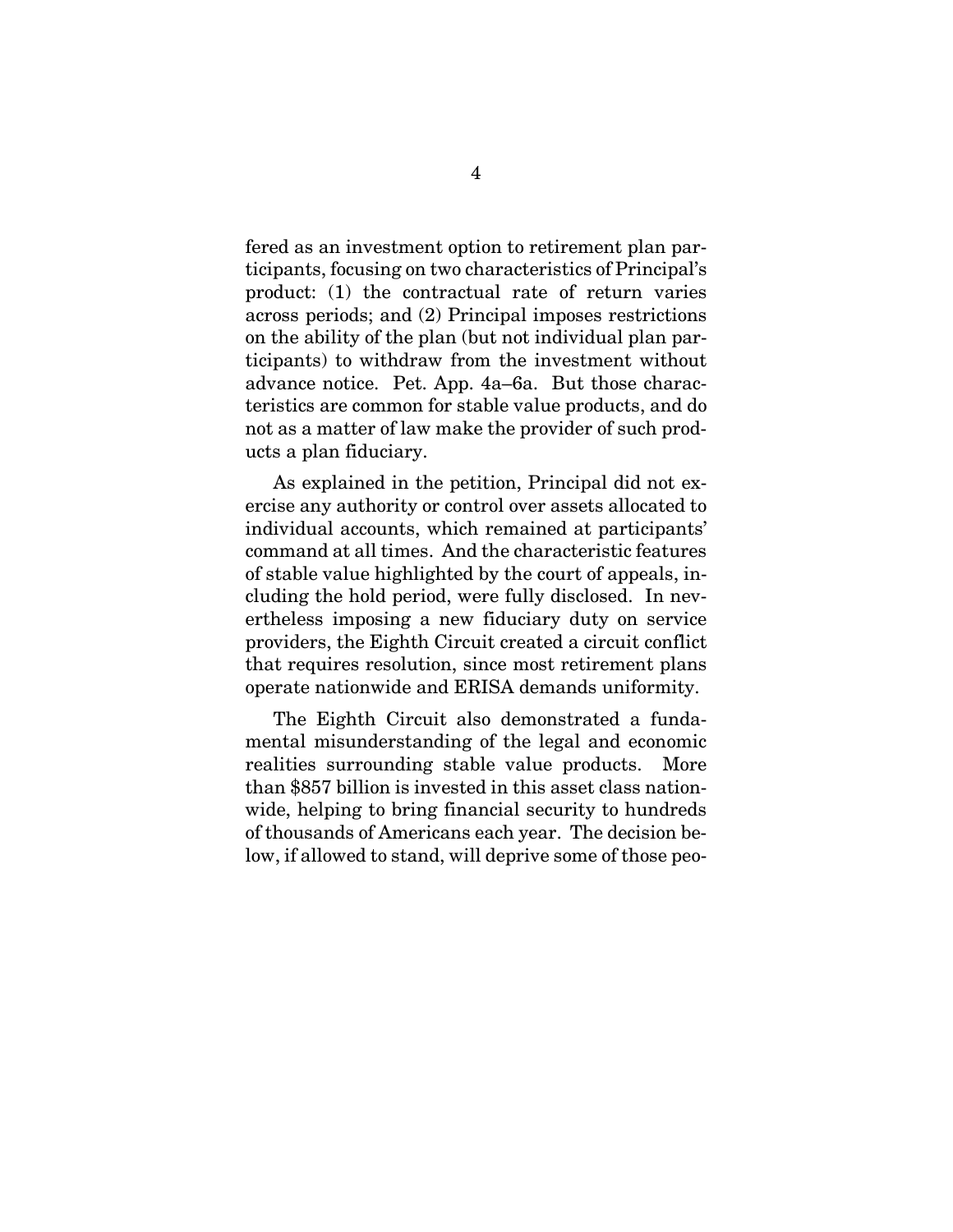ple, or their families, of an important tool in their effort to prepare for retirement. *Amicus* explains below why these problems warrant review.<sup>[2](#page-9-2)</sup>

### <span id="page-9-0"></span>**I. STABLE VALUE OFFERS PLAN PARTICIPANTS A VALUABLE CHOICE**

"Stable value" refers to a relatively low-risk asset class that seeks to achieve consistently positive returns while providing investors with capital preservation and liquidity. In some ways, stable value funds are similar to certificates of deposit offered by banks and other financial institutions—both asset classes ensure protection of principal and a specified rate of return. But because of how deposited monies are reinvested, stable value funds typically have returned substantially higher yields than certificates of deposit. For these reasons, Americans who save for retirement through employer-sponsored plans have flocked to stable value in recent decades—particularly in times of economic distress.

#### <span id="page-9-1"></span> $\mathbf{A}$ . **How Stable Value Works**

Stable value products generally are available to individual investors through defined contribution savings plans, including (as relevant here) 401(k) retirement plans subject to ERISA. In a defined contribution plan, "the retirees' benefits are typically tied to

<span id="page-9-2"></span> <sup>2</sup> The analyses and data set forth in this brief are based on SVIA's independent research and educational materials. Many of these materials are publicly available on SVIA's website (www.stablevalue.org) in the "knowledge" section. Accordingly, this brief will not provide additional citations for generally applicable (and, we believe, generally accepted) propositions as distinguished from specific facts or principles.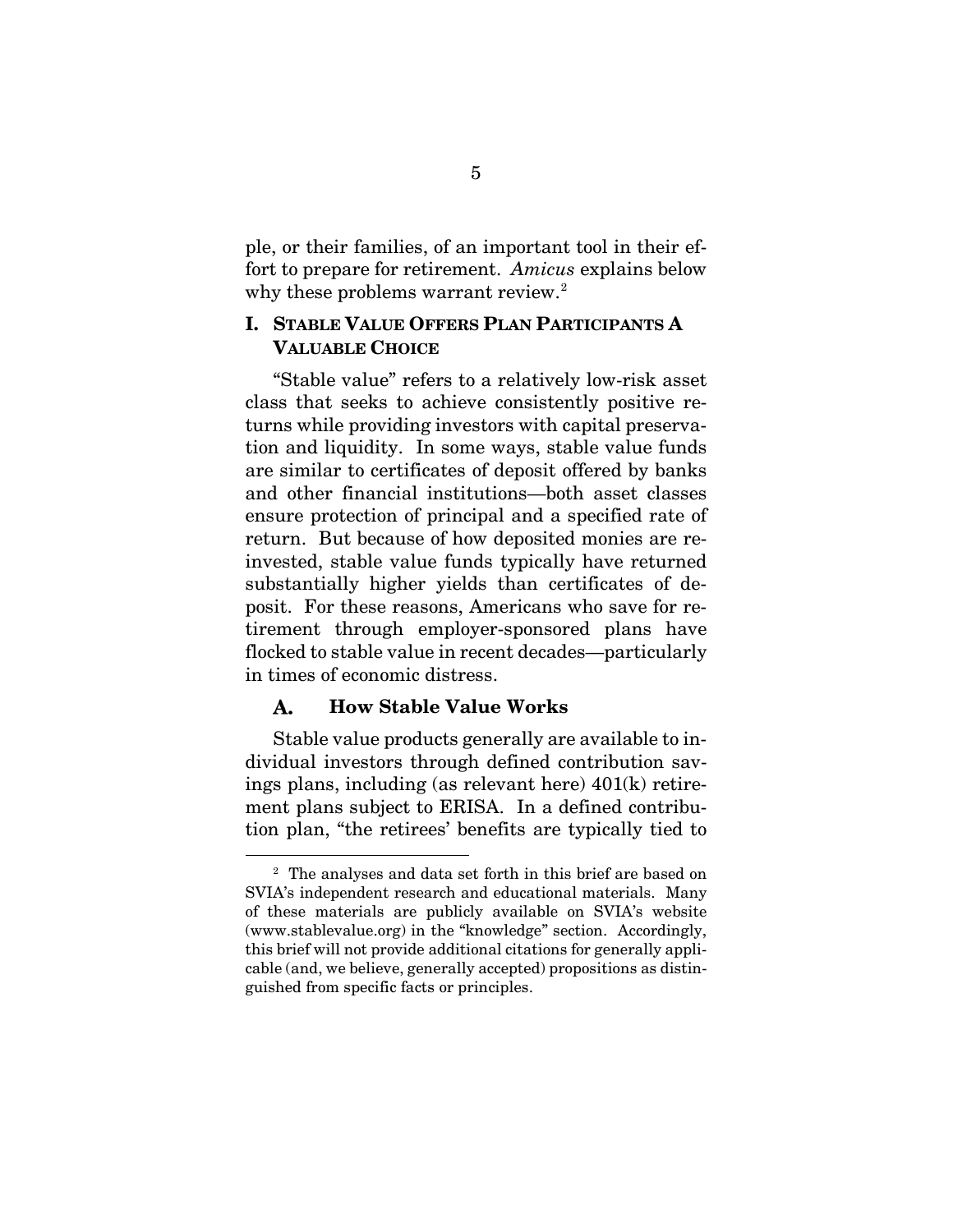<span id="page-10-0"></span>the value of their accounts, and the benefits can turn on the plan fiduciaries' particular investment decisions." *Thole v. U.S. Bank N.A.*, 140 S. Ct. 1615, 1618 (2020). In such a plan, a participant (and sometimes the plan sponsor as well) makes contributions to invest toward the participant's retirement; these contributions are allocated to the participant's individual account. The plan sponsor or named fiduciary makes available a menu of investment options (sometimes with a brokerage window allowing access to additional options), and each participant selects the options to which his or her individual account assets will be allocated.

Any time a defined contribution plan participant is invested in a particular asset offered on a plan's menu of investment options, therefore, it means both that the plan sponsor or named fiduciary has determined that the asset makes sense for the plan as a whole and that the participant has determined that the asset is well-suited to his or her individualized goals and needs. Participants are generally limited to the investment options the plan offers, and either the plan or the provider of an investment product may impose conditions on investing in particular options, but participants otherwise have full control over how to invest their individual accounts.

If a stable value fund appears on a plan menu of investment options and a participant selects it, the service provider contractually agrees that the participant will receive preservation of principal and a specified rate of return. The service provider then invests the money pooled from many investors in a diversified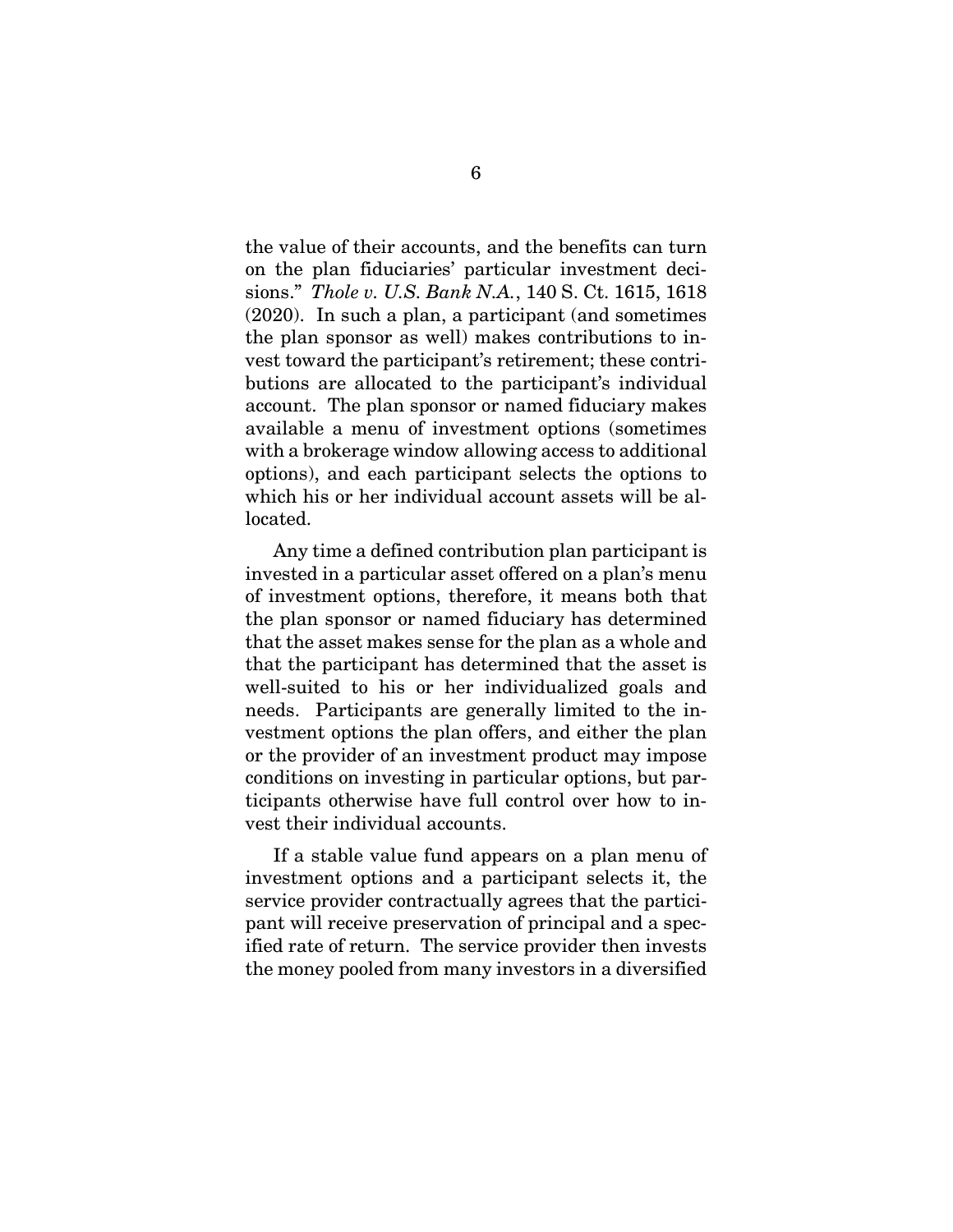array of other assets (particularly bonds) designed to earn returns over time in excess of the contractual rate. But regardless of conditions in the financial markets, individual participants' access to the principal and contracted rate of return remains protected.

For most stable value products, the rate of return changes periodically and is stated for each period before it starts. (Again, a certificate of deposit is similar; the interest rate is stated for the next period, and may differ from preceding periods.) Subject to the terms of their particular plan, participants are generally free at any time—to reallocate monies from a stable value fund to other investment options offered by the plan. *See Ellis v. Fid. Mgmt. Tr. Co.*, 883 F.3d 1, 9 (1st Cir. 2018) (if participants "do not want [stable value] funds, they will not select them over the innumerable options available"). No rate, term, or condition is imposed on a participant without the participant's in-formed acceptance.<sup>[3](#page-11-2)</sup>

<span id="page-11-0"></span>To achieve the principal preservation and stated rate of return that are the hallmarks of stable value, service providers impose certain restrictions at the plan level.Once a plan chooses to offer a stable value fund as an option, the plan as a whole must remain invested in that fund for a specified period; if early divestment is allowed at all, a penalty is generally imposed. (Once again, certificates of deposit offer an analogy: The depositor generally must remain invested for the entire period to earn the stated return.) Like all investment products, stable value comes with

<span id="page-11-2"></span><span id="page-11-1"></span> <sup>3</sup> *See* SVIA, Frequently Asked Questions: The Basics of Stable Value (2015), stablevalue.org/media/misc/SV\_Basics\_FAQ.pdf.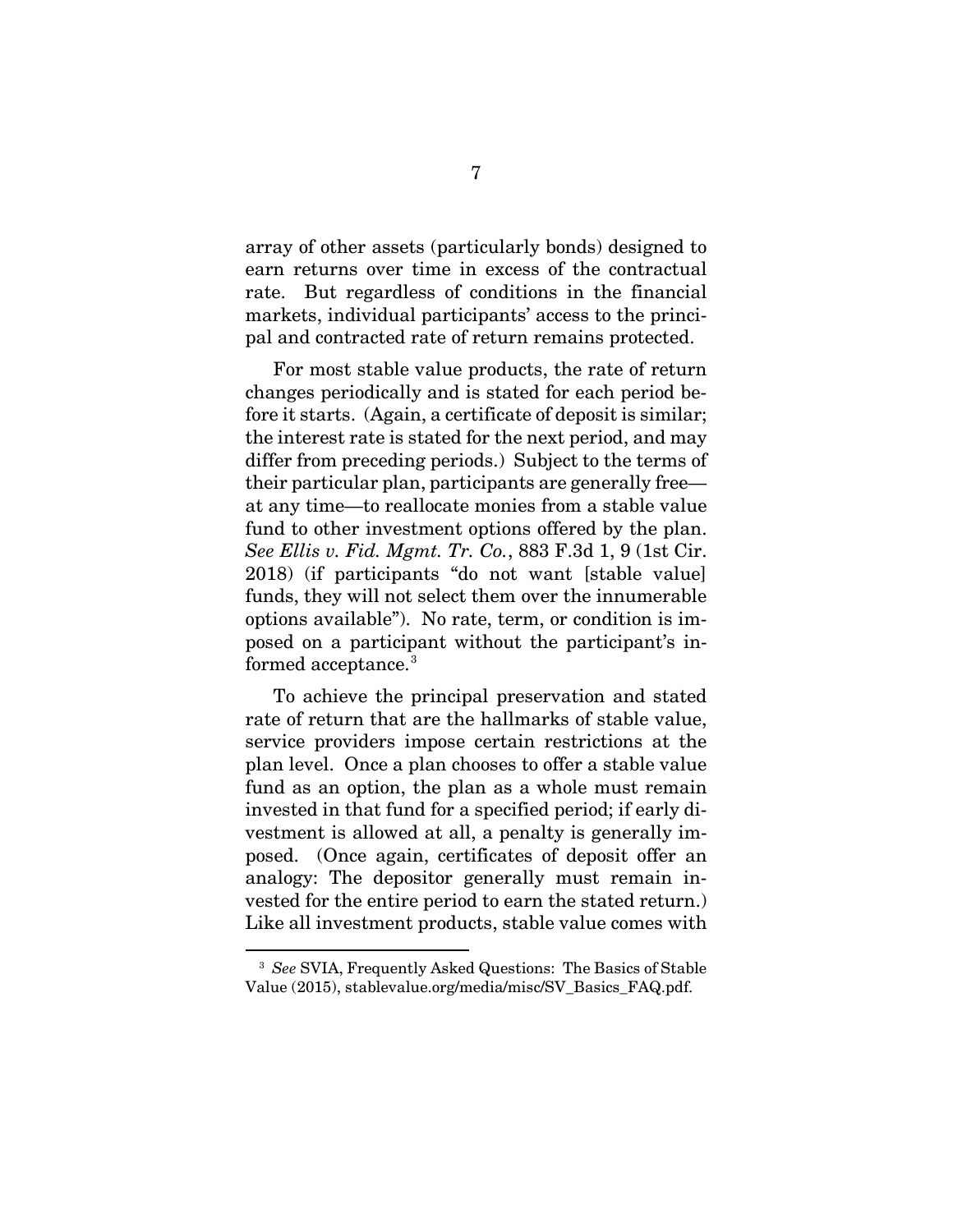tradeoffs, and the plan's advance-notice requirement is a burden necessitated by the service provider's commitment to absorb the volatility to which individual participants would be exposed were they to invest directly in the bond markets.

Unlike changes in asset allocation in individual accounts, a plan-level withdrawal could affect hundreds or thousands of individual accounts simultaneously, and involve a significant amount of money. If plans could discontinue stable value investments without advance notice, service providers would be forced to account for the possibility of unannounced plan exits by holding enormous amounts of cash (or would be forced to liquidate positions to generate cash). That would preclude the service provider from putting that cash to work in the bond or other financial markets, which in turn could harm participants in other plans and preclude the service provider from offering the rate of return participants expect from stable value. Without advance notice of plan exit, in short, the sta-ble value business model does not work.<sup>[4](#page-12-2)</sup>

#### <span id="page-12-0"></span>**B. Many Americans Choose Stable Value**

Since its inception in the 1970s, stable value has become one of the most common capital preservation options available for retirement saving. According to a 2019 survey, 78% of all American defined contribution plans offer stable value products, and stable

<span id="page-12-2"></span><span id="page-12-1"></span> <sup>4</sup> *See* SVIA, Stable Value Exit Provisions (June 10, 2019), www.stablevalue.org/media/misc/SVIA\_Exit\_Provisions.pdf.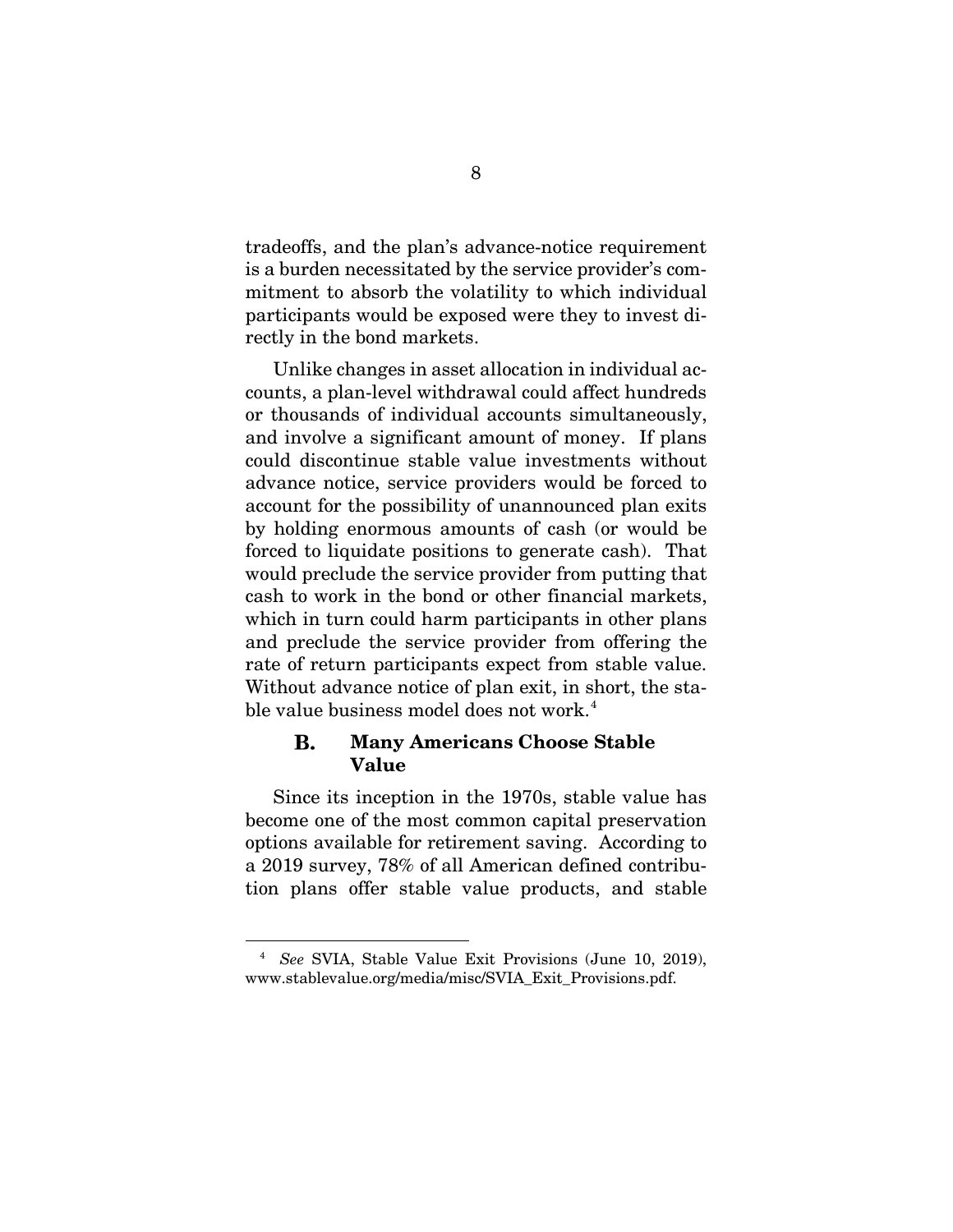value composes 11.6% of all defined contribution as-sets.<sup>[5](#page-13-3)</sup> In total, American savers hold more than \$857 billion in stable value funds.

**Defined Contribution Assets, 2020**



<span id="page-13-0"></span>Because stable value ensures principal preservation and a specified rate of return, it appeals particularly to individuals who wish to play it safe with all or a portion of their retirement savings. *See Ellis*, 883 F.3d at 3 (stable value is a "relatively safe investment vehicle"); *id.* at 9 (stable value funds "are generally presented as one of the more conservative options for investors who prefer asset preservation to the risk of pursuing greater returns"). Accordingly, stable value often attracts investors who are at or near retirement,

<span id="page-13-3"></span><span id="page-13-2"></span><span id="page-13-1"></span> <sup>5</sup> *See* SVIA, Stable Times (Second Half 2016), www.stablevalue.org/media/misc/Stable\_Times\_Volume\_20\_Issue\_2.pdf; Deloitte, 2019 Defined Contribution Benchmarking Survey Report 16 (2019), www2.deloitte.com/content/dam/Deloitte/us/Documents/human-capital/us-2019-defined-contribution-benchmarking.pdf.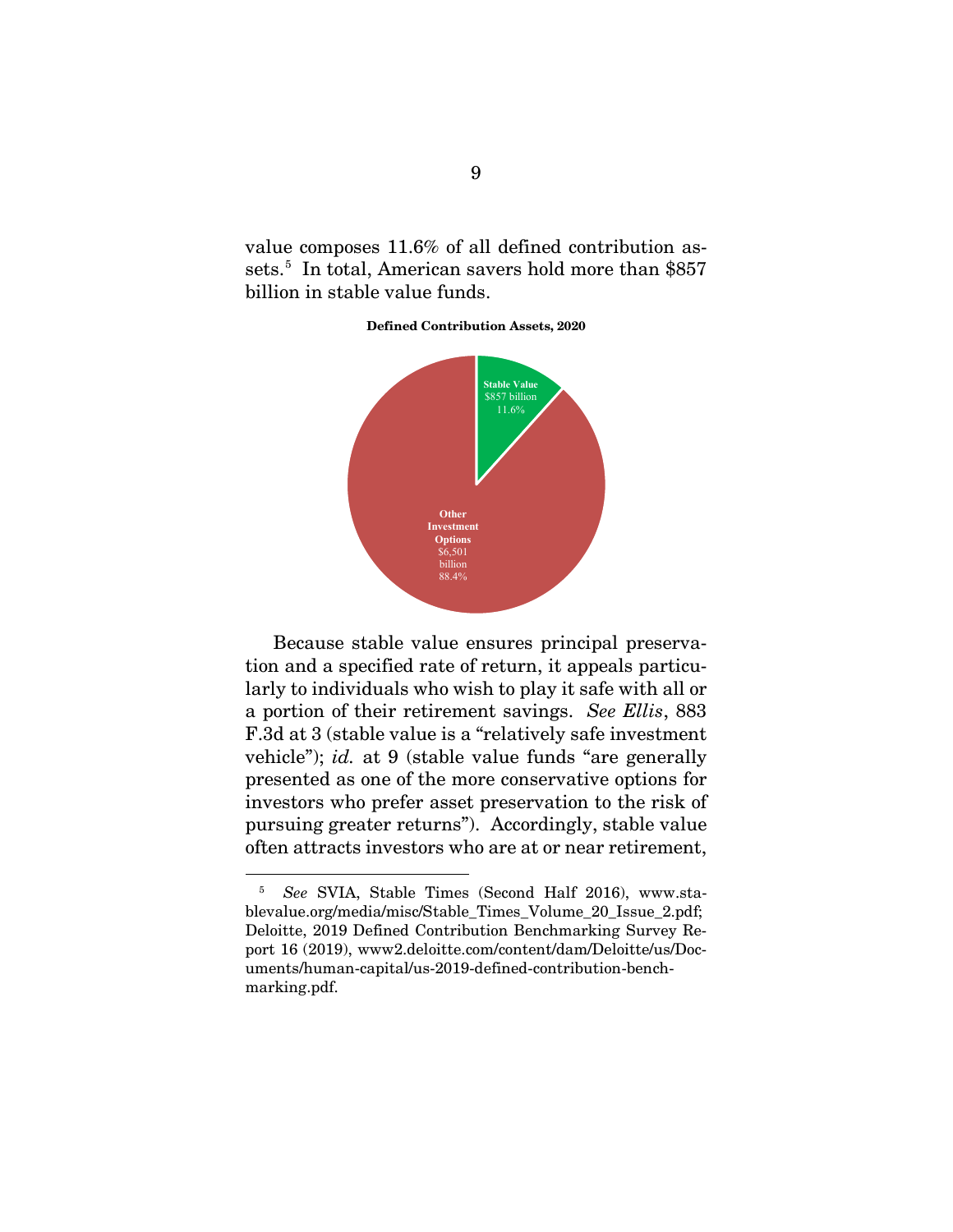are risk-averse, fear financial market volatility or economic uncertainty, or wish to balance more aggressive investments with a lower-risk asset.

Recent events demonstrate this dynamic. A saver fully invested in an index tracking the S&P 500, for example, would have lost more than 34% of his or her savings from the index's February 2020 high to its March 2020 low.<sup>[6](#page-14-2)</sup> On the other hand, a saver fully invested in a typical stable value fund lost no retirement savings at all during that time, while continuing to earn a positive return. Indeed, participants added \$49.7 billion to stable value accounts during the first quarter of 2020, seeking refuge from the market volatility induced by COVID-19.[7](#page-14-3)

### <span id="page-14-0"></span>**II. THE DECISION BELOW RISKS DISTORTING THE MARKET FOR STABLE VALUE**

If allowed to stand, the decision below could limit the availability of the stable value products that provide financial security for millions of Americans planning for retirement. By exposing stable value providers to a new form of fiduciary liability, the decision below will drive up the cost of providing the product, which may force service providers to increase the product's price (or, equivalently, decrease its yield) or stop offering it altogether. Some plan participants

<span id="page-14-2"></span> <sup>6</sup> Source: SVIA tabulations of Yahoo Finance data for the SPDR S&P 500 ETF Trust (SPY). *See* finance.yahoo.com/quote/SPY.

<span id="page-14-3"></span><span id="page-14-1"></span><sup>7</sup> *See* SVIA, Press Release: Stable Value Nets \$50 Billion in Inflows Amid 1Q2020 Market Turbulence (2020), www.stablevalue.org/news/article/press-release-stable-value-nets-50-billion-in-inflows.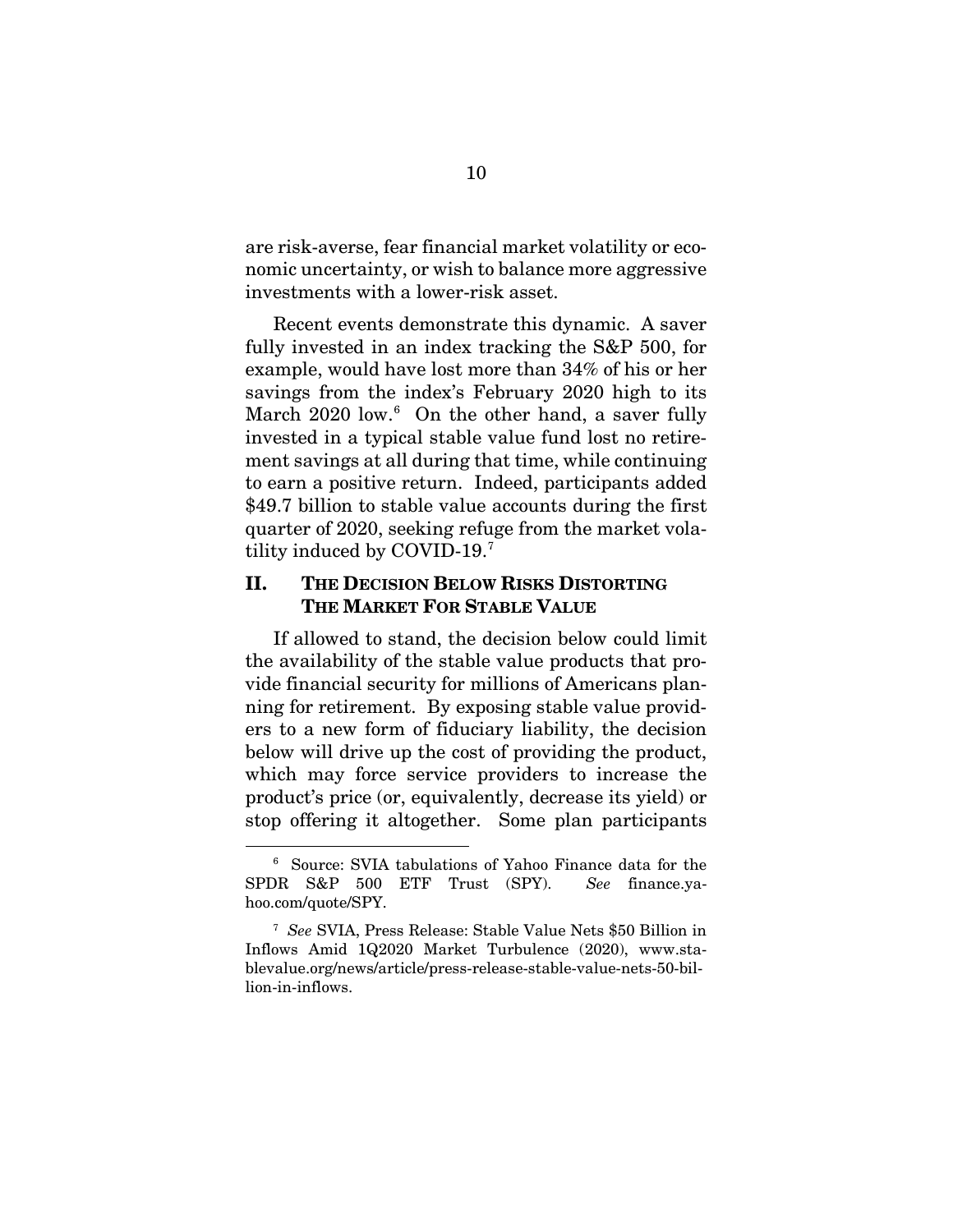wishing to invest in stable value, in turn, will be unable to do so because it has become unavailable or too expensive. Those individuals will be forced to turn to alternative investment options that may be less effective in serving their investment objectives. By "narrowing … the options available to employees," the Eighth Circuit rule "runs counter to a central purpose of ERISA," *Schwartz v. Newsweek, Inc.*, 827 F.2d 879, 883 (2d Cir. 1987), and harms the very group ERISA is designed to benefit.

#### <span id="page-15-3"></span><span id="page-15-2"></span><span id="page-15-0"></span>A. **The Decision Below Could Prevent Some Plan Participants From Choosing Stable Value**

By imposing a new form of fiduciary liability on providers of stable value products, the decision below is likely to force some service providers to raise the price (or reduce the stated yield) of stable value funds or discontinue them altogether. ERISA lawsuits "ha[ve] surged" in recent years. George S. Mellman & Geoffrey T. Sanzenbacher, Ctr. for Ret. Research at Bos. Coll., *401(k) Lawsuits: What are the Causes and Consequences?* 1–2 (May 2018). And ERISA fiduciaries frequently are the target. *See* Practicing Law Institute, Securities Litigation: A Practitioner's Guide §§ 15:4.2–5 (2d ed. 2017). The decision below thrusts stable value providers onto this battlefield.

<span id="page-15-4"></span><span id="page-15-1"></span>When service providers face a "fear of incurring fiduciary liability," there is a congruent "need to charge a higher price to compensate" for the "risk" of incurring such liability. *CSA 401(k) Plan v. Pension Prof'ls, Inc.*, 195 F.3d 1135, 1139 (9th Cir. 1999). "[F]ar from safeguarding the assets of ERISA-plan participants,"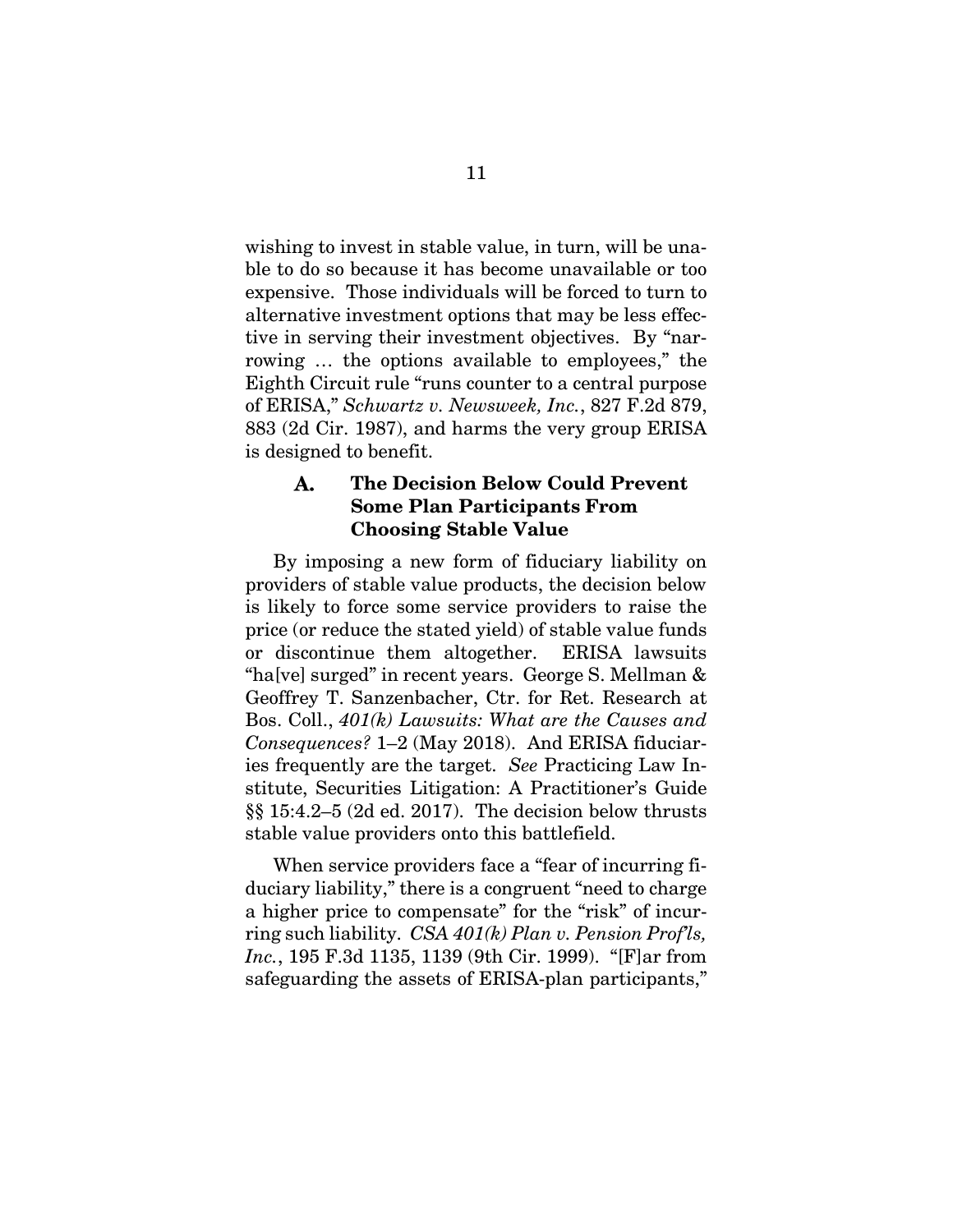<span id="page-16-1"></span>therefore, the "litigation spawned" by the decision below "will simply drive up … costs." *Tatum v. RJR Pension Inv. Comm.*, 761 F.3d 346, 383 (4th Cir. 2014) (Wilkinson, J., dissenting). That squarely contravenes ERISA's aim, which is for a "system that is not so complex" that "litigation expenses" diminish participants' ability to structure their retirement accounts as they wish. *Conkright v. Frommert*, 559 U.S. 506, 517 (2010) (quotation marks and alteration omitted).

<span id="page-16-0"></span>Importantly, these changes in the price or availability of stable value products would not reflect the intrinsic cost of providing the products but rather a court-imposed penalty that is not levied on similarly situated competing products. Moreover, neither of the common features of stable value products on which the Eighth Circuit relied—a periodically variable rate of return, or plan-level withdrawal restrictions—justifies imposing such a litigation tax.

When a service provider offers at arm's length a product with a particular rate of return, it makes no meaningful difference whether the service provider previously offered the product at a different rate of return. Either way, the participant is free to invest in stable value, or not, by allocating the assets in his or her individual account. The fact that stable value products offer a stated rate of return for one period at a time, therefore, does not make them meaningfully different than competing products offered by providers who undisputedly are not ERISA fiduciaries. (Indeed, many investment options, including most stock and bond funds, have no stated future return.)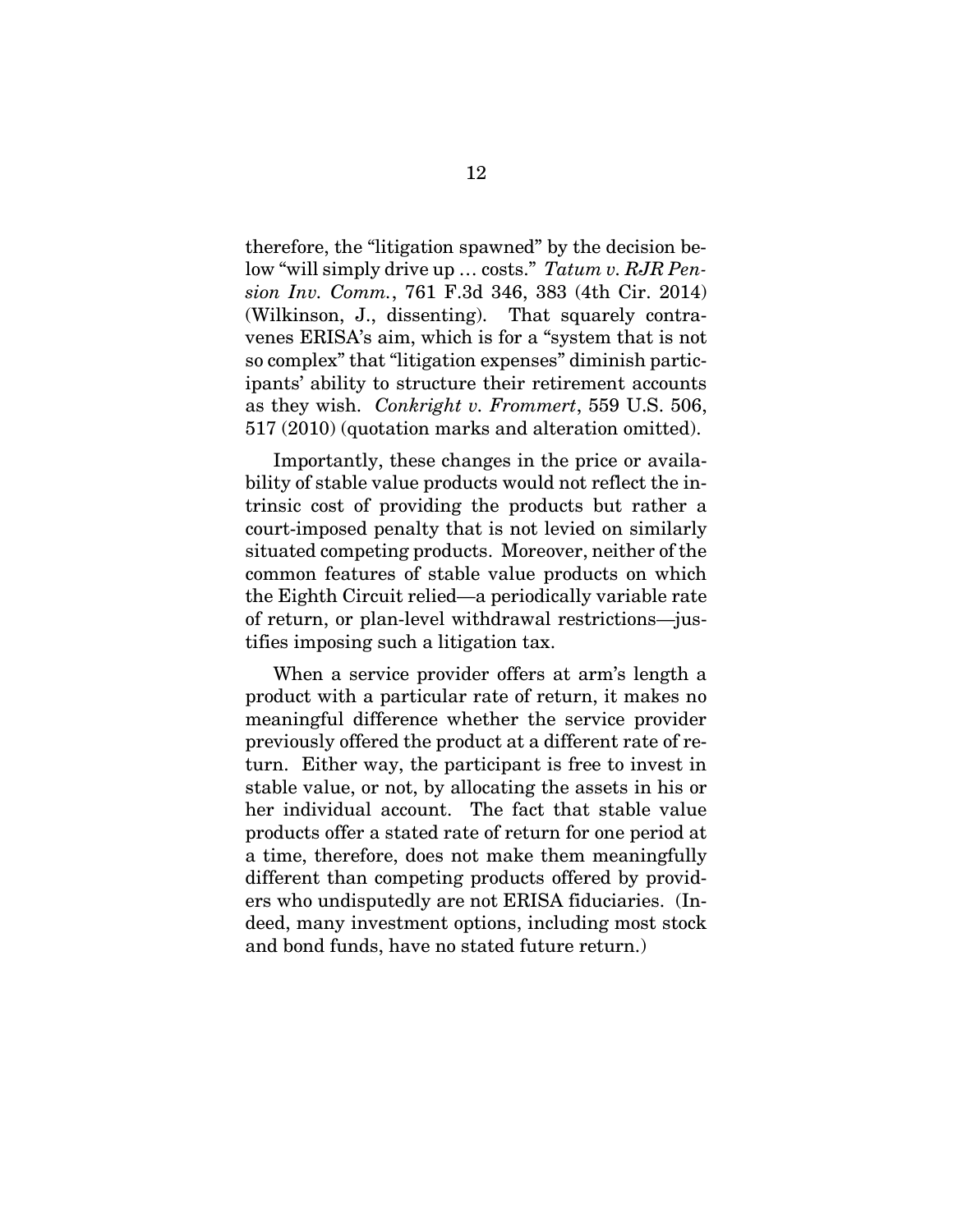Nor do restrictions on plan-level exit mean that stable value service providers are exercising control over plan assets. Individual participants remain free to reallocate investments in their own accounts at any time. Plan-level exit restrictions are a (disclosed) quid pro quo for the service provider's obligation to protect participants from market volatility. Without such restrictions, service providers could not remain fully invested; if they did away with the notice requirement, participants would lose yield or stability. (It should be noted that many mutual funds and other investment options also impose redemption or trading restrictions on plans and/or participants.)

The Eighth Circuit's rule thus places stable value at a competitive disadvantage because of characteristics that have no bearing on the economic relationship between service providers and participants. And that market distortion hurts all sides of the transaction. Service providers should determine which products to produce through normal principles of supply and demand—*i.e.*, by identifying what participants want rather than in response to the litigation risk erroneously imposed by the decision below.

#### <span id="page-17-0"></span>**B. Alternative Investments Do Not Serve The Same Retirement Objectives**

Stable value's ability to serve the needs of risk-conservative investors is unique. As the charts below illustrate, stable value has outperformed competing investment options in recent decades, particularly for retirees interested in fixed income. Money market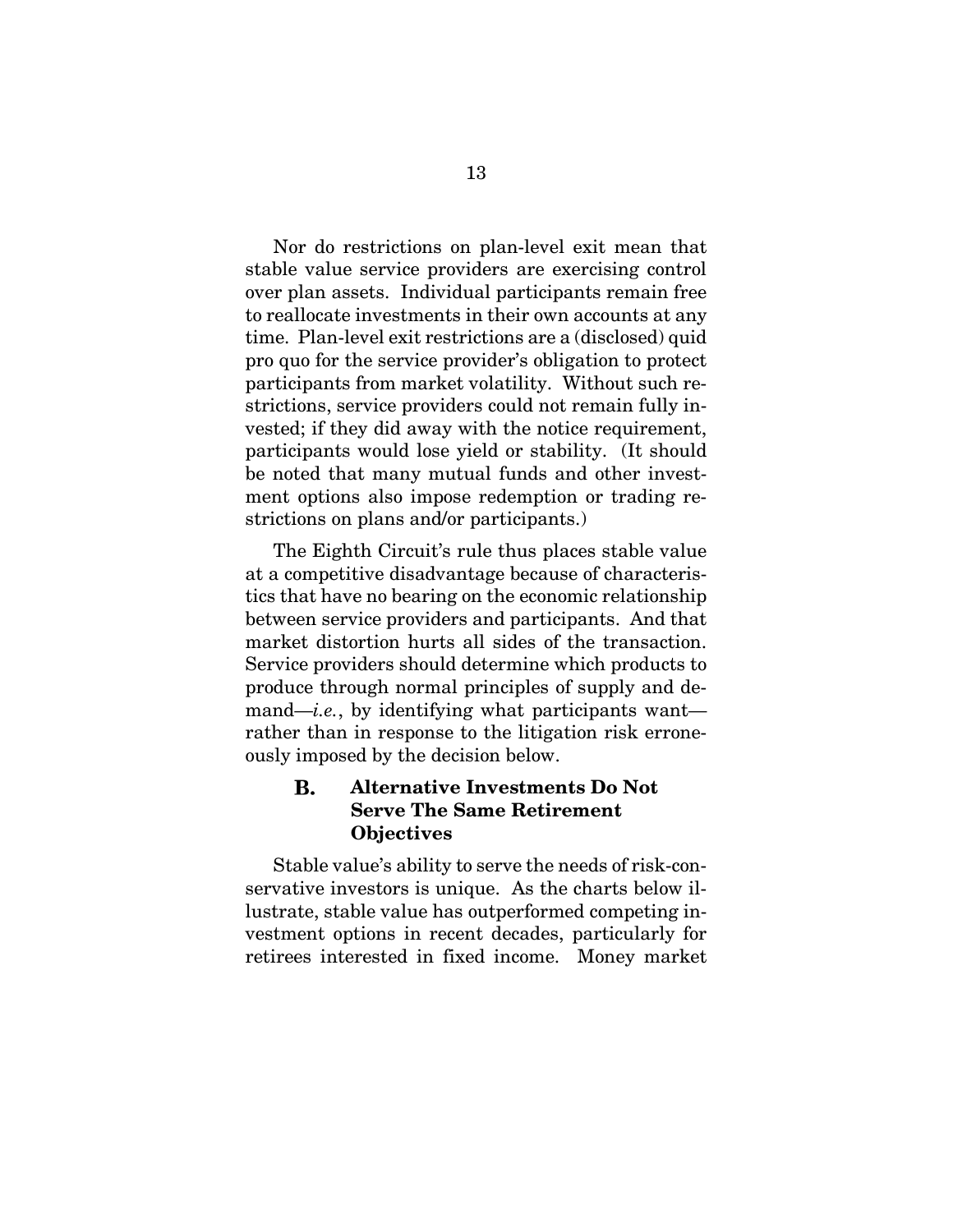funds—the closest competitor in the market for principal preservation investment—have been slightly *more* volatile than stable value yet have produced substantially *lower* returns. If an individual invested \$100 from the end of December 2000 through the end of December 2019, the investment now would be worth \$201 if held in a typical stable value account but only \$127 if held in a money market index.<sup>[8](#page-18-0)</sup>



**Growth of \$100, 12/31/00 to 12/31/19**

Courts have thus recognized that stable value funds "generally outperform money market funds."

<span id="page-18-0"></span> <sup>8</sup> In this chart, "Stable Value" is the 12-month average return of all market segments as reported on SVIA's Annual Investment & Policy Survey. Returns illustrated are gross of stable value management and distribution fees and net of contract (including wrap) fees. "Money Market Funds" is a simulation of money market returns from the iMoneyNet MFR Money Funds Index. Returns illustrated are gross before any fees. "Intermediate Bonds" is a simulation of market value bond fund returns from the Barclays Intermediate Government/Credit Bond Index. Returns illustrated are gross before any fees.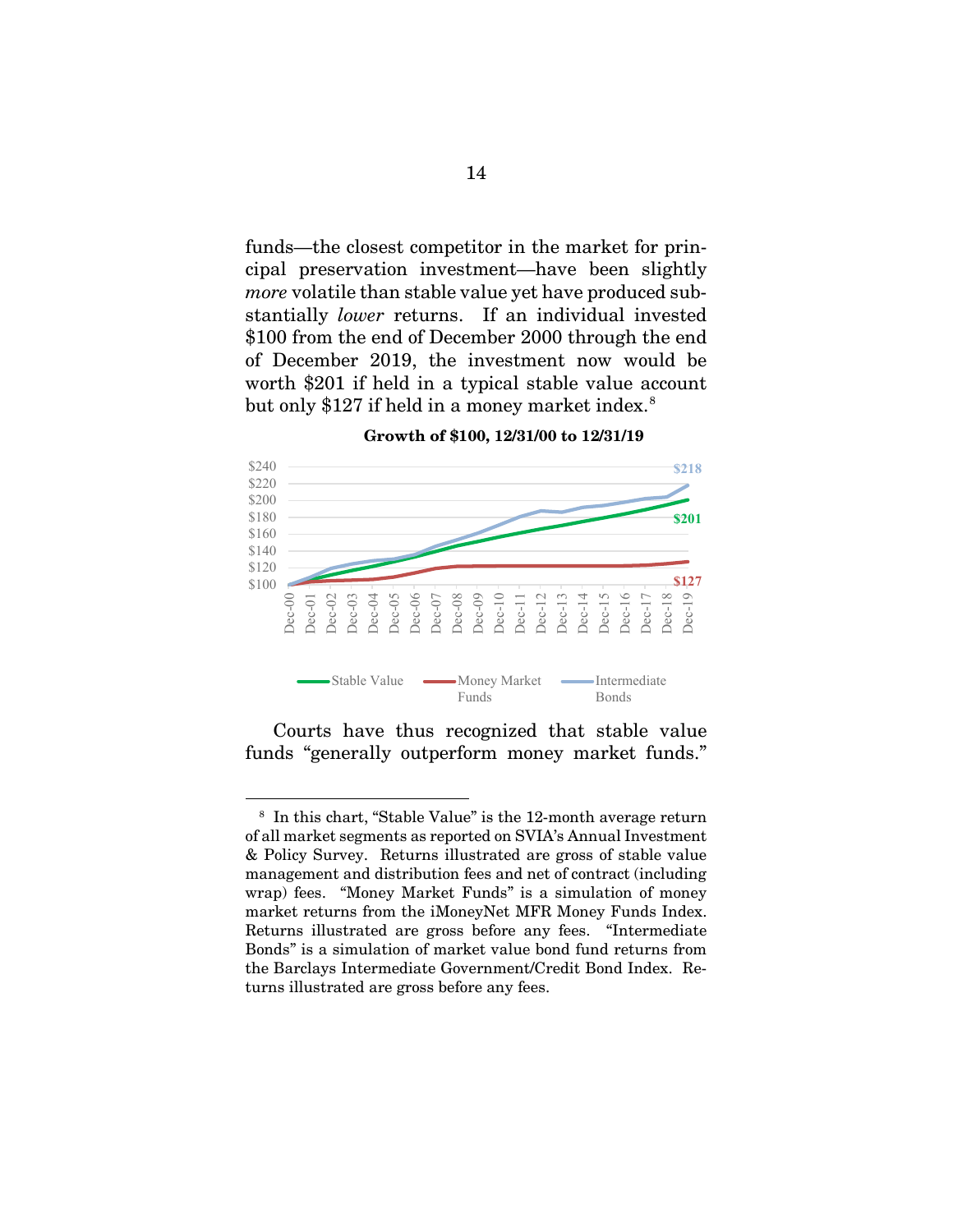<span id="page-19-1"></span><span id="page-19-0"></span>*Abbott v. Lockheed Martin Corp.*, 725 F.3d 803, 806 (7th Cir. 2013); *see also Ortiz v. Am. Airlines, Inc.*, No. 4:16-CV-151-A, 2016 WL 8678361, at \*11 (N.D. Tex. Nov. 18, 2016) ("Stable Value funds simply outperform money market funds." (quotation marks omitted)). Money market funds are no substitute for stable value.

A plan participant unable to invest in a stable value product may turn to bonds, a more volatile asset class. Bonds with short or intermediate terms (the safest kind) have grown slightly faster than stable value funds (the \$100 invested in 2000 now would be \$218 had it been invested in an intermediate-term bond index versus the \$201 from the stable value fund). But bonds have carried dramatically higher

#### $-4%$ -3% -2% -1% 0% 1% 2% 3% 4% Mar-00 Mar-01 Mar-02 Mar-03 Mar-04 Mar-05 Mar-06 Mar-07 Mar-08 Mar-09 Mar-10 Mar-11 Mar-12 Mar-13 Mar-14 Mar-15 Mar-16 Mar-17 Mar-18 Mar-19 Mar-20 Stable Value Money Market Funds **Intermediate Bonds**

#### **Monthly Returns, 3/31/00 to 3/31/20**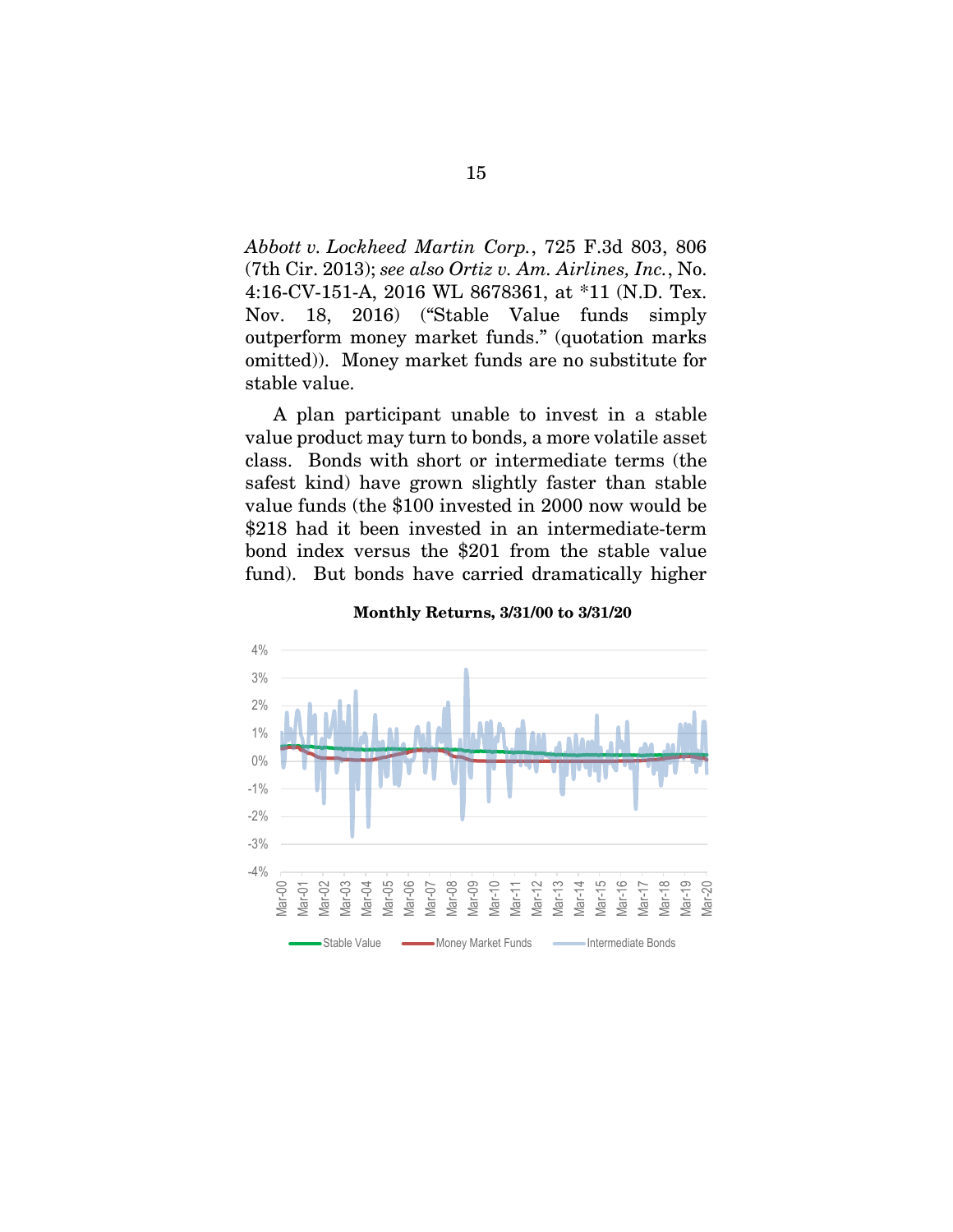volatility, making them less suitable for a risk-conservative investor.[9](#page-20-1)

For an employee, retiree, or other plan participant seeking bond-like returns without bond-like volatility over the past twenty years, stable value was the only option. But if the decision below stands, some people who wish to invest in stable value will be forced to purchase assets that are riskier or lower-yielding instead.

There is no basis in law or economics for imposing on stable value service providers an additional layer of fiduciary liability under ERISA. Yet that is what the Eighth Circuit decided to do in this case. That decision will harm the very people ERISA is ostensibly designed to protect—defined contribution plan participants, especially older Americans planning for retirement, seeking income stability and avoidance of volatility.

\* \* \*

<span id="page-20-0"></span>Disuniformity in the law of retirement planning often "work[s] to the detriment of plan beneficiaries," *Ingersoll-Rand Co. v. McClendon*, 498 U.S. 133, 142 (1990), by creating "inefficiencies" that frequently are

<span id="page-20-1"></span> <sup>9</sup> In this chart, "Stable Value" is a simulation of book value returns in a hypothetical fund holding intermediate bonds and stable value wrap contracts, with crediting interest rates reset monthly using the industry accepted crediting rate formula. "Money Market Funds" is a simulation of money market returns from the iMoneyNet MFR Money Funds Index. "Intermediate Bonds" is a simulation of market value bond fund returns from the Barclays Intermediate Government/Credit Bond Index.